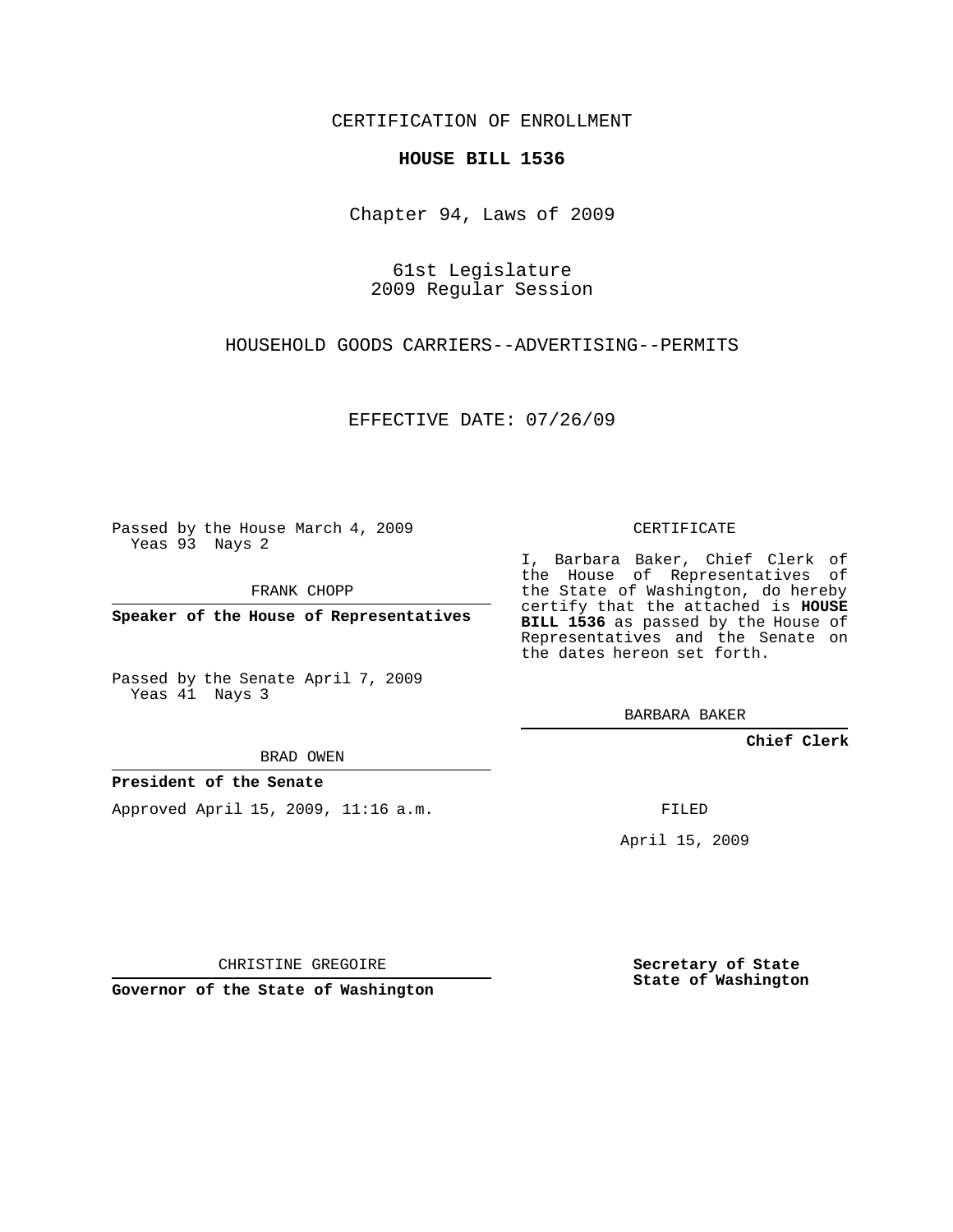## **HOUSE BILL 1536** \_\_\_\_\_\_\_\_\_\_\_\_\_\_\_\_\_\_\_\_\_\_\_\_\_\_\_\_\_\_\_\_\_\_\_\_\_\_\_\_\_\_\_\_\_

\_\_\_\_\_\_\_\_\_\_\_\_\_\_\_\_\_\_\_\_\_\_\_\_\_\_\_\_\_\_\_\_\_\_\_\_\_\_\_\_\_\_\_\_\_

Passed Legislature - 2009 Regular Session

**State of Washington 61st Legislature 2009 Regular Session**

**By** Representatives Clibborn, Roach, Eddy, Morris, and Simpson; by request of Utilities & Transportation Commission

Read first time 01/22/09. Referred to Committee on Transportation.

 AN ACT Relating to permits for and advertising by household goods carriers; amending RCW 81.80.010, 81.80.040, 81.80.070, 81.80.357, and 81.80.280; adding new sections to chapter 81.80 RCW; and prescribing penalties.

BE IT ENACTED BY THE LEGISLATURE OF THE STATE OF WASHINGTON:

 **Sec. 1.** RCW 81.80.010 and 2007 c 234 s 68 are each amended to read as follows:

 The definitions set forth in this section apply throughout this chapter.

 (1) "Person" includes an individual, firm, copartnership, corporation, company, or association or their lessees, trustees, or receivers.

 (2) "Motor vehicle" means any truck, trailer, semitrailer, tractor, dump truck which uses a hydraulic or mechanical device to dump or discharge its load, or any self-propelled or motor-driven vehicle used upon any public highway of this state for the purpose of transporting property, but not including baggage, mail, and express transported on the vehicles of auto transportation companies carrying passengers.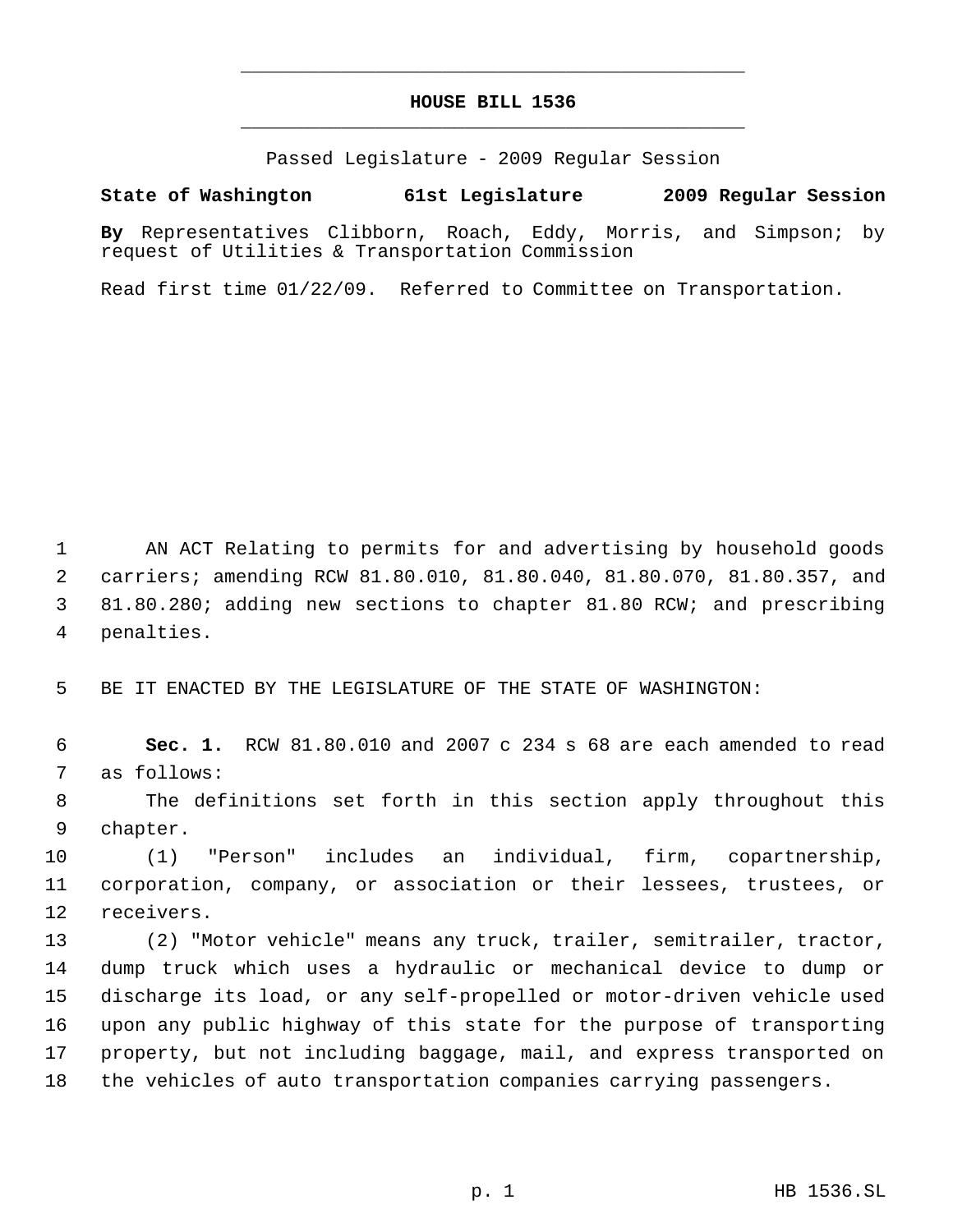(3) "Public highway" means every street, road, or highway in this state.

 (4) "Common carrier" means any person who undertakes to transport property for the general public by motor vehicle for compensation, whether over regular or irregular routes, or regular or irregular schedules, including motor vehicle operations of other carriers by rail or water and of express or forwarding companies.

 (5) "Contract carrier" includes all motor vehicle operators not included under the terms "common carrier" and "private carrier" as defined in this section, and further includes any person who under special and individual contracts or agreements transports property by motor vehicle for compensation.

 (6) A "private carrier" is a person who transports by his or her own motor vehicle, with or without compensation, property which is owned or is being bought or sold by the person, or property where the person is the seller, purchaser, lessee, or bailee and the transportation is incidental to and in furtherance of some other primary business conducted by the person in good faith.

 (7) "Motor carrier" includes "common carrier," "contract carrier," "private carrier," and "exempt carrier" as defined in this section.

 (8) "Exempt carrier" means any person operating a vehicle exempted under RCW 81.80.040.

 (9) "Vehicle" means every device capable of being moved upon a public highway and in, upon, or by which any person or property is or may be transported or drawn upon a public highway, except devices moved by human or animal power or used exclusively upon stationary rail or tracks.

 (10) "Common carrier" and "contract carrier" includes persons engaged in the business of providing, contracting for, or undertaking to provide transportation of property for compensation over the public highways of the state of Washington as brokers or forwarders.

32 (11) "Household goods carrier" means a person ((engaged-in-the business of transporting)) who transports for compensation, by motor vehicle within this state, or who advertises, solicits, offers, or 35 enters into an agreement to transport household goods as defined by the commission.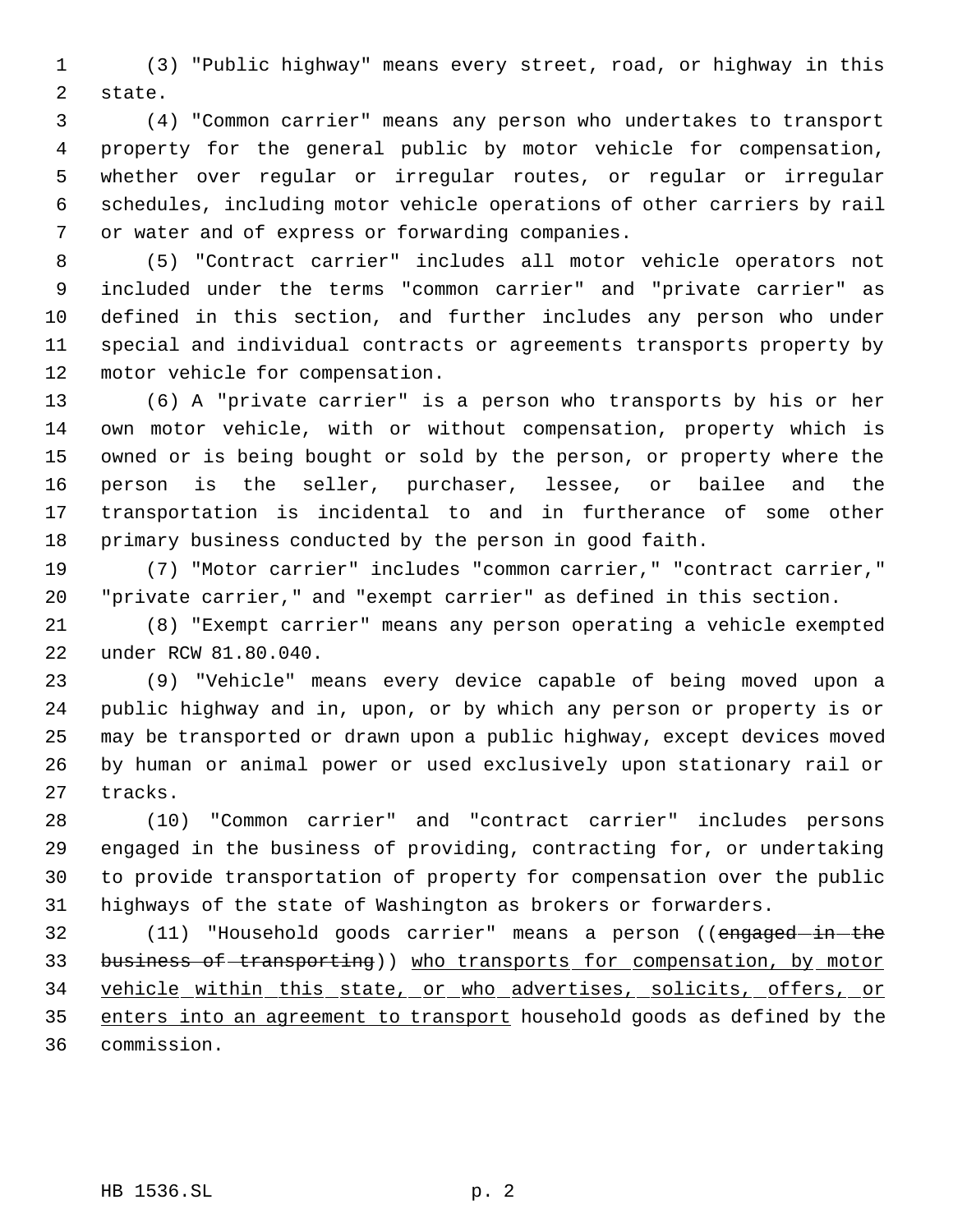**Sec. 2.** RCW 81.80.040 and 1993 c 121 s 4 are each amended to read as follows:

 (1) The provisions of this chapter, except where specifically otherwise provided, and except the provisions providing for licenses, shall not apply to:

 $((+1))$  (a) Motor vehicles when operated in transportation exclusively within the corporate limits of any city or town of less than ten thousand population unless contiguous to a city or town of ten thousand population or over, nor between contiguous cities or towns 10 both or all of which are less than ten thousand population;

 $((+2))$  (b) Motor vehicles when operated in transportation wholly within the corporate limits of cities or towns of ten thousand or more but less than thirty thousand population, or between such cities or towns when contiguous, as to which the commission, after investigation and the issuance of an order thereon, has determined that no substantial public interest exists which requires that such 17 transportation be subject to regulation under this chapter;

18  $((+3))$   $(c)$  Motor vehicles when transporting exclusively the United States mail or in the transportation of newspapers or periodicals;

20  $((+4))$   $(d)$  Motor vehicles owned and operated by the United States, the state of Washington, or any county, city, town, or municipality therein, or by any department of them, or either of them;

 $((\overline{5}))$  (e) Motor vehicles specially constructed for towing not more than two disabled, unauthorized, or repossessed motor vehicles, wrecking, or exchanging an operable vehicle for a disabled vehicle and not otherwise used in transporting goods for compensation. For the 27 purposes of this subsection  $(1)(e)$ , a vehicle is considered to be repossessed only from the time of its actual repossession through the end of its initial tow;

 $((+6))$   $(f)$  Motor vehicles normally owned and operated by farmers in the transportation of their own farm, orchard, or dairy products, including livestock and plant or animal wastes, from point of production to market, or in the infrequent or seasonal transportation by one farmer for another farmer, if their farms are located within twenty miles of each other, of products of the farm, orchard, or dairy, including livestock and plant or animal wastes, or of supplies or commodities to be used on the farm, orchard, or dairy;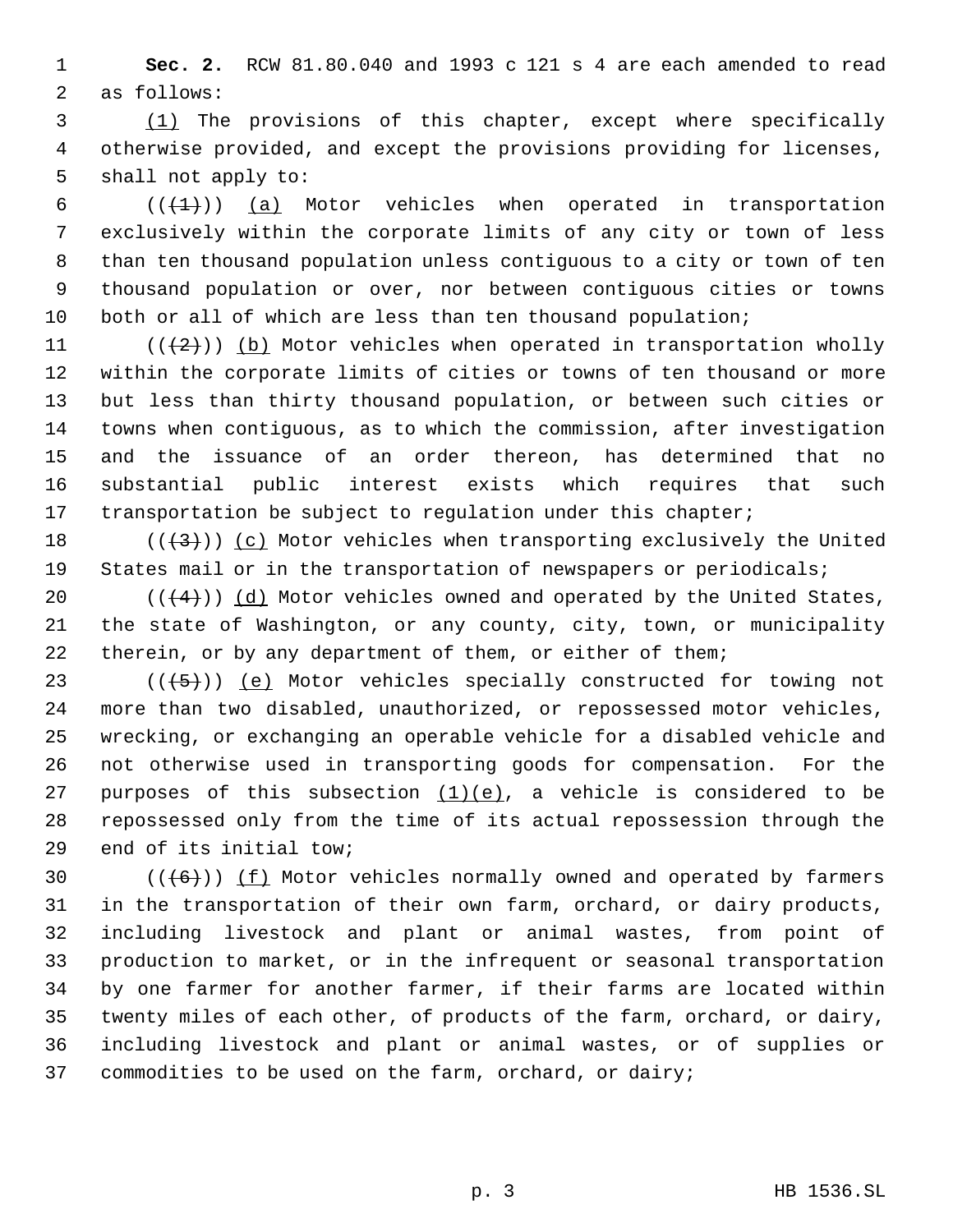1  $((+7))$  (g) Motor vehicles when transporting exclusively water in connection with construction projects only;

 (( $\left(\frac{8}{1}\right)$ ) (h) Motor vehicles of less than 8,000 pounds gross vehicle weight when transporting exclusively legal documents, pleadings, process, correspondence, depositions, briefs, medical records, photographs, books or papers, cash or checks, when moving shipments of the documents described at the direction of an attorney as part of providing legal services.

9 (2) The exemptions set forth in subsection (1)(a) and (b) of this section do not apply to household goods carriers.

 **Sec. 3.** RCW 81.80.070 and 2007 c 234 s 72 are each amended to read as follows:

 (1) A common carrier, contract carrier, or temporary carrier shall not operate for the transportation of property for compensation in this state without first obtaining from the commission a permit for such operation.

### 17 (((a) For household goods:

 $(i)$  Permits issued to any carrier must be exercised by the carrier 19 to-the-fullest-extent-to-render-reasonable-service-to-the-public. Applications for household goods carrier permits or permit extensions must be on file for a period of at least thirty days before issuance 22 unless-the-commission-finds-that-special-conditions-require-earlier issuance.

  $(iii)$  A permit or permit extension must be issued to any qualified 25 applicant, authorizing the whole or any part of the operations covered 26 by  $-$  the  $-$  application,  $-$  if  $-$  it  $-$  is  $-$  found  $-$  that: The  $-$  applicant  $-$  is  $-$  fit, willing, and able to perform the services proposed and conform to this 28 chapter and the requirements, rules, and regulations of the commission; 29 the operations are consistent with the public interest; and, in the case of common carriers, they are required by the present or future 31 public-convenience-and-necessity; otherwise-the-application-must-be denied.

#### 33 (b) For general commodities other than household goods:

 $(\frac{i}{1})$ ) (2) The commission shall issue a common carrier permit to any qualified applicant if it is found the applicant is fit, willing, and able to perform the service and conform to the provisions of this chapter and the rules and regulations of the commission.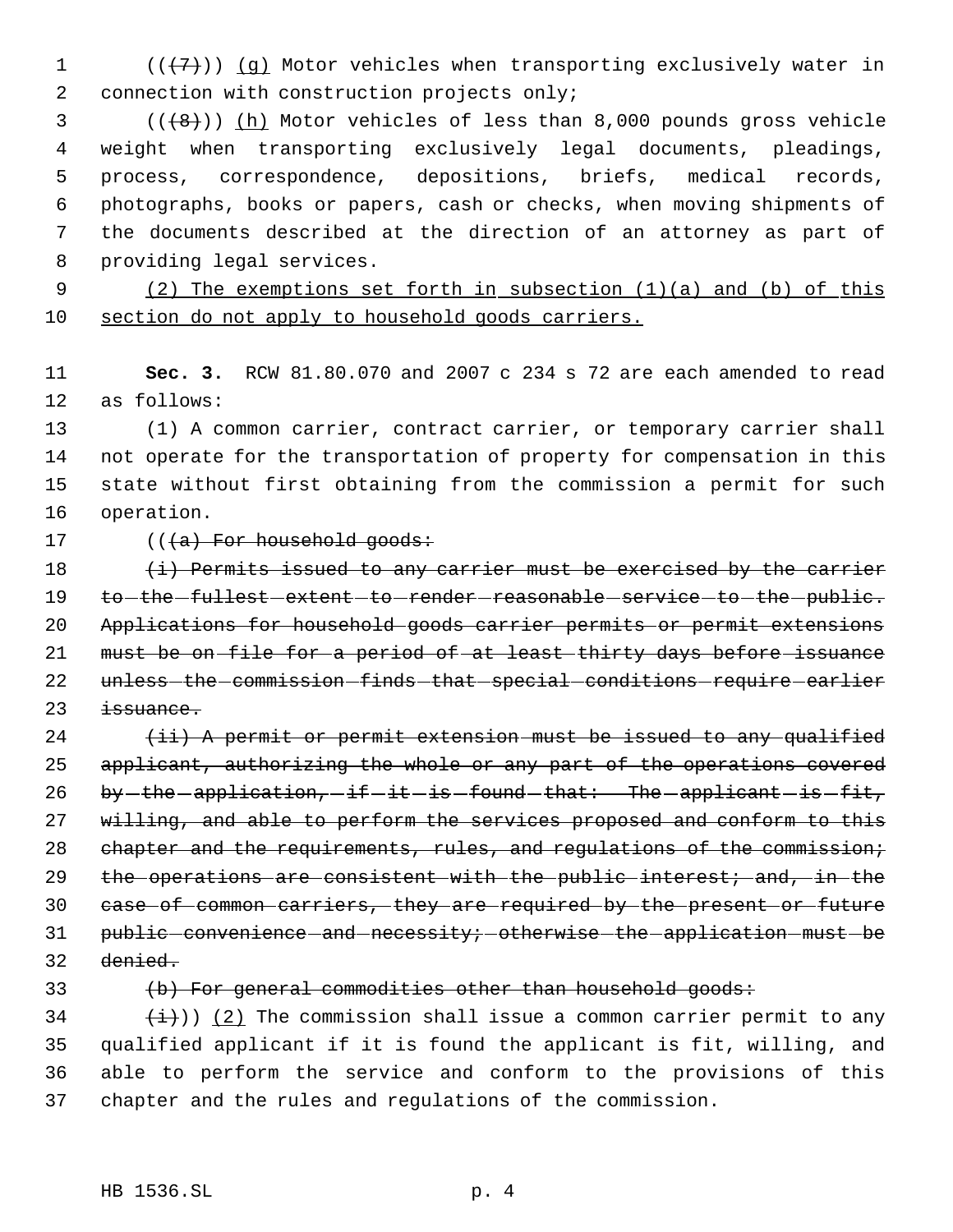1  $((\overrightarrow{\pm i}))$   $(3)$  Before a permit is issued, the commission shall require the applicant to establish safety fitness and proof of minimum financial responsibility as provided in this chapter.

 (((2) This chapter does not confer on any person or persons the exclusive right or privilege of transporting property for compensation over the public highways of the state.

  $\left\{3\right\}$  - A - common - carrier, - contract - carrier, - or - temporary - carrier 8 operating  $-without - the -permit - required - in-subsection - (1) - of - this$  section, or who violates a cease and desist order of the commission 10 issued under RCW 81.04.510, is subject to a penalty, under the process 11 set forth in RCW 81.04.405, of one thousand five hundred dollars.

12  $(4)$  - Notwithstanding - RCW - 81.04.510, - the - commission - may, - in conjunction with issuing the penalty set forth in subsection (3) of 14 this - section, - issue - cease - and - desist - orders - to - carriers - operating without the permit required in subsection (1) of this section, and to 16 all persons involved in the carriers' operations.))

 NEW SECTION. **Sec. 4.** A new section is added to chapter 81.80 RCW to read as follows:

 (1) No person shall engage in business as a household goods carrier without first obtaining a household goods carrier permit from the commission.

 (2) Permits issued to any household goods carrier must be exercised by the carrier to the fullest extent to render reasonable service to the public. Applications for household goods carrier permits or permit extensions must be on file for a period of at least thirty days before issuance unless the commission finds that special conditions require earlier issuance.

 (3) The commission must issue a permit or permit extension to any qualified applicant, authorizing the whole or any part of the operations covered by the application, if it is found that: The applicant is fit, willing, and able to perform the services proposed and conform to this chapter and the requirements, rules, and regulations of the commission; the operations are consistent with the public interest; and, in the case of common carriers, they are required by the present or future public convenience and necessity; otherwise, the application must be denied.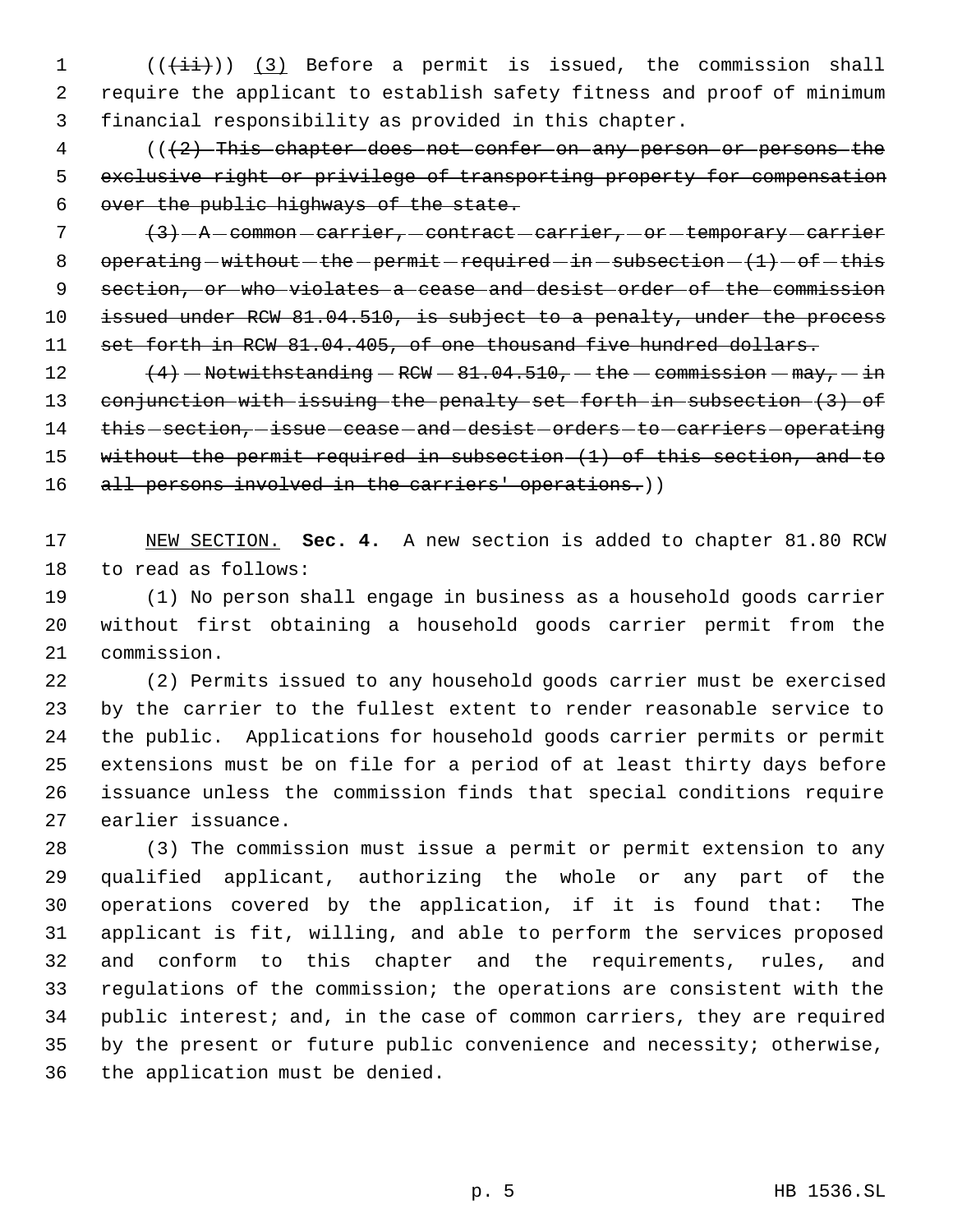(4) Any person who engages in business as a household goods carrier in violation of subsection (1) of this section is subject to a penalty of up to five thousand dollars per violation.

 (a) If the basis for the violation is advertising, each advertisement reproduced, broadcast, or displayed via a particular medium constitutes a separate violation.

 (b) In deciding the amount of penalty to be imposed per violation, the commission shall consider the following factors:

 (i) The carrier's willingness to comply with the requirements of 10 RCW 81.80.070 and the commission's rules under this chapter; and

 (ii) The carrier's history with respect to compliance with this section.

 (5) Any person who engages in business as a household goods carrier in violation of a cease and desist order issued by the commission under RCW 81.04.510 is subject to a penalty of up to ten thousand dollars per violation.

 NEW SECTION. **Sec. 5.** A new section is added to chapter 81.80 RCW to read as follows:

 This chapter does not confer on any person or persons the exclusive right or privilege of transporting property for compensation over the public highways of the state.

 **Sec. 6.** RCW 81.80.357 and 1994 c 168 s 1 are each amended to read as follows:

 (1) No person in the business of transporting household goods as defined by the commission in intrastate commerce shall advertise without listing the carrier's Washington utilities and transportation commission permit number, physical address, and telephone number in the advertisement.

29 (2)  $((\overline{As} - \overline{of} - \overline{June} - \overline{9} - \overline{1994}) )$  All advertising, contracts, 30 correspondence, cards, signs, posters, papers, and documents, including 31 web sites or other online advertising, which show a household goods 32 (( $motor$ )) carrier name (( $or$  -address)) shall also show the carrier's 33 Washington utilities and transportation commission permit number, physical address, and telephone number. The alphabetized listing of 35 household ((good[s] motor)) goods carriers appearing in the advertising sections of telephone books or other directories and all advertising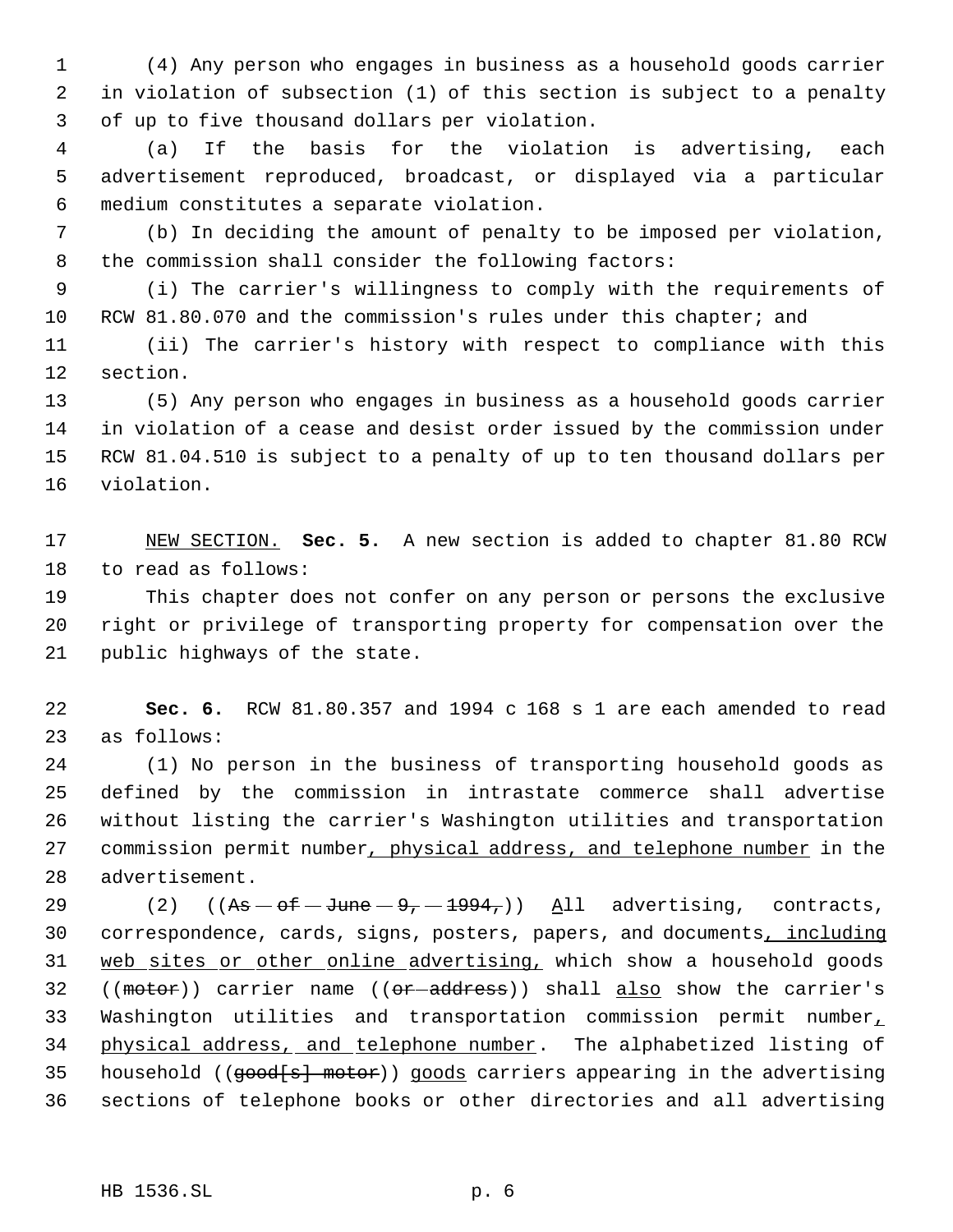that shows the carrier's name or address shall show the carrier's current Washington utilities and transportation commission permit number.

4 (3) Radio or television advertising ((by electronic transmission)) need not contain the carrier's Washington utilities and transportation 6 commission permit number if the carrier provides its permit number, 7 physical address, and telephone number to the person selling the advertisement and it is recorded in the advertising contract.

 (4) No person shall falsify a Washington utilities and transportation commission permit number or use a false or inaccurate Washington utilities and transportation commission permit number in connection with any solicitation or identification as an authorized 13 household goods ((motor)) carrier.

 (5) If, upon investigation, the commission determines that a 15 ((motor)) household goods carrier or person acting in the capacity of 16 a ((motor)) household goods carrier has violated this section, the commission may issue a penalty not to exceed five hundred dollars for every violation.

 **Sec. 7.** RCW 81.80.280 and 2007 c 234 s 85 are each amended to read as follows:

 (1) Permits may be canceled, suspended, altered, or amended by the commission upon complaint by any interested party, or upon the commission's own motion after notice and opportunity for hearing, when the permittee or permittee's agent has repeatedly violated this chapter, the rules and regulations of the commission, or the motor laws of this state or of the United States, or the household goods carrier has made unlawful rebates or has not conducted its operation in accordance with the permit. The commission may enjoin any person from any violation of this chapter, or any order, rule, or regulation made by the commission pursuant to the terms hereof. If the suit is instituted by the commission, a bond is not required as a condition to the issuance of the injunction.

 (2) When the commission has canceled a household goods carrier permit, the carrier must, when directed by the commission, provide notice to every customer that its permit has been canceled, and provide